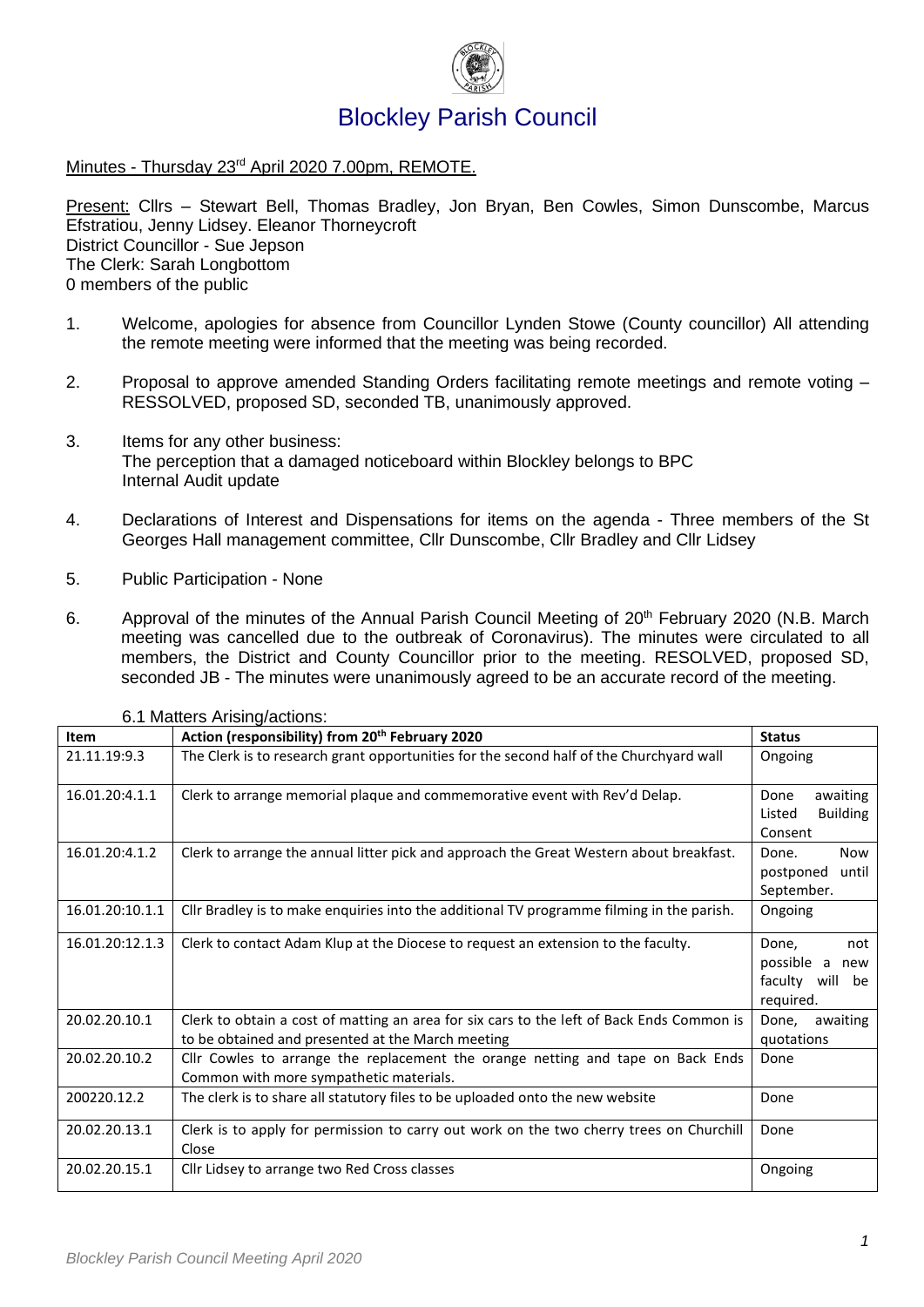| 20.02.20.16.1 | Cllr Bell to meet with Cllr Thorneycroft to discuss the progress of new play area         | Done           |     |  |
|---------------|-------------------------------------------------------------------------------------------|----------------|-----|--|
|               | installations                                                                             |                |     |  |
| 20.02.20.18.1 | Clerk to arrange a revised burial policy to include memorials and to be presented to full | Ongoing        |     |  |
|               | council                                                                                   |                |     |  |
| 20.02.20.18.2 | Cllr Dunscombe to review the Grants policy including application forms, to be presented   | Done, see item |     |  |
|               | at the March meeting                                                                      | 11.3           |     |  |
| 20.02.20.19.6 | Clerk to cost panel and paint to restore the parish phone boxes and make enquiries        | Done           | MO. |  |
|               | about local colleges carrying out restoration work                                        | going          | to  |  |
|               |                                                                                           | complete       | the |  |
|               |                                                                                           |                |     |  |

## 7. County and District Councillors' reports

Cllr Sue Jepson (Cotswold District Council):

- Reported the increased level of fly-tipping in the area due to the absence of the green bin collection and the closure of waste and recycling centres
- Reports of CDC processing business support grant applications at a slower rate than other district councils
- Volunteer badges can be arranged via Cllr Jepson if they are required by the parish's volunteers
- CDC are not cutting any of their designated areas at this time of the Coronavirus outbreak
- Grant system has become the Community Resilience Fund
- Confirmation that CDC's Planning Committee are not meeting resulting in a delayed review of the Sheafhouse Farm application.

## 8. Planning –

20/00975/LBC 09/03/2020 29/04/2020 - Elm House St Georges Terrace, Blockley - Memorial plaque to boundary wall

- BPC do not comment on Listed Building Consent

20/00902/FUL 02/04/2020 22/04/2020 - Allotment Land On North-West Side Of Station Road Blockley - Erection of shed and community cabin

BPC to support

### 9. Finance: – Cllr Dunscombe

9.1 Finance Report for 1<sup>st</sup> February 2020 – 31<sup>st</sup> March 2020 detailing all accounts held by the council and the end of year closing balances was received prior to the meeting.

An Emergency budget category has been established to have funds available to respond to any unforeseen crisis's should they arise. £30,000 reserve set up for spending to meet any emergencies.

A specific Covid-19 Grant or Donation policy and application form, for groups based in the Parish, that are actively helping the residents of Blockley Parish, to apply for funds to support that activity, has been written see item 11.7.

- 9.2 RESOLVED To approve expenditure from 1st February 2020 31st March 2020 Proposed ME, seconded ET, unanimously approved. See appendix A.
- 9.3 RESOLVED to continue payment of suppliers during nationwide lockdown, including youth provision, grounds contract and Blockley Sports Club and additionally village halls who should have been used to host the monthly parish council meetings, proposed JB, seconded SD, unanimously approved.
- 10. RESOLVED to approve the 2020 Asset list, proposed Cllr Dunscombe, seconded JL. Clerk advised that once planned play areas are installed, the asset list will change considerably to accurately reflect the investment in new equipment.
- 11. Prior to the meeting all policies were circulated to all councillors:
	- 11.1 RESOLVED Code of Conduct 2020 Proposed BC, Seconded JB, unanimously approved.
	- 11.2 RESOLVED Social Media Policy 2020 Proposed JB, Seconded SD, unanimously approved. Discussions about a monthly social media communication plan, Cllr Efstratiou is to present a monthly plan at each meeting.
	- 11.3 RESOLVED Grants Awarding Policy 2020 Proposed SD, Seconded JB, unanimously approved.
	- 11.4 RESOLVED Finance Regulations Policy (amended limits) 2020 Proposed SD, Seconded BC unanimously approved.
	- 11.5 RESOLVED Data Protection Policy 2020 Proposed SD, Seconded TB, unanimously approved.
	- 11.6 RESOLVED Health and Safety Policy 2020 Proposed JB, Seconded SD, unanimously approved.
	- 11.7 RESOLVED Covid 19 Emergency Grants Policy 2020 Proposed SD, Seconded ME, unanimously approved.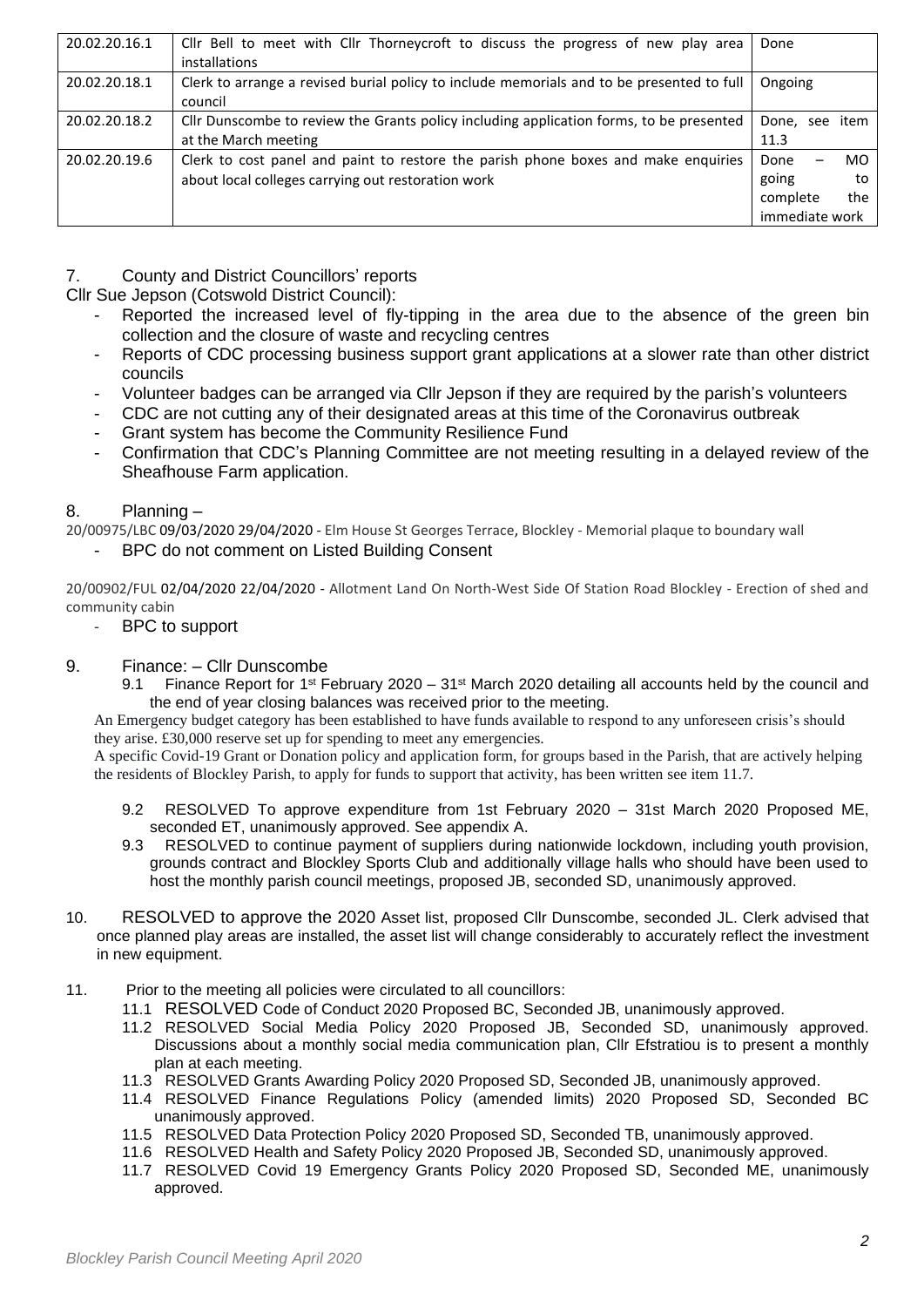- 12. Personnel Committee: Cllr Dunscombe
	- 12.1 RESOLVED To approve the annual review and recommendations for the Maintenance Officer's contract Proposed SD, Seconded JL, unanimously approved.
- 13. Community: To discuss Parish considerations for Coronavirus pandemic
	- 13.1Clerk is to make further enquiries about using the time of play area restrictions to have the metalwork sanded and repainted in Springfield and Churchill Close. (ACTION 230320.13.1 Clerk)
		- 13.2 Cllr Efstratiou is to write an interim online communication updating parishioners of the provisions that BPC have put in place during the Covid-19 lockdown. The comms will also seek opinions of parishioners to gather ideas of how PC can help parishioners further. The communication is to be displayed on all noticeboards too. (ACTION 230320.13.2 ME). A third mailshot will be considered once the Government review lockdown restrictions.

THE MEETING WAS SUSPENDED FOR ALL COUNCILLORS TO SHOW APPLAUSE FOR THE NHS. MEETING RESUMED AT 8:05.

- 14. Burial grounds Cllr Bryan
	- 11.1 RESOLVED To approve matting an access driveway in the upper cemetery to preserve the ground up to £500 proposed JB, seconded SD, unanimously approved.
- 15. Any other business –

15.1 The clerk is to discuss with the Maintenance Officer the damaged noticeboard in Blockley village that does not belong to BPC. (ACTION 230320.15.1 Clerk)

15.2 To allow for a concise remote meeting there was no Clerk's update but to note that the Internal Audit had been completed by Gloucestershire Associated Parish and Town Councils with some suggestions which the Clerk is going to install from April onwards. These include; the issuing of burial grounds receipts, the annual approval of full council for the review of insurance cover, asset register to be added to the BPC website for transparency, full council to vote on Personal Committee recommendations, a full council review of the External Auditors comments once received for 2019/20 and agendas are to have a date of issue/summons.

16. Date of Next Meeting: May 21<sup>st</sup> 2020 (likely to be remote)

The meeting closed at 8:15pm.

Approved by Blockley Parish Council:

Signed…………………………………………. Print…………………………………………….

Date…………………………………………….

| Item            | Action (responsibility) from 23rs April 2020                                              | <b>Status</b> |
|-----------------|-------------------------------------------------------------------------------------------|---------------|
| 21.11.19:9.3    | The Clerk is to research grant opportunities for the second half of the Churchyard wall   |               |
| 16.01.20:10.1.1 | Cllr Bradley is to make enquiries into the additional TV programme filming in the parish. |               |
| 20.02.20.15.1   | Cllr Lidsey to arrange two Red Cross classes                                              |               |
| 20.02.20.18.1   | Clerk to arrange a revised burial policy to include memorials and to be presented to full |               |
|                 | council                                                                                   |               |